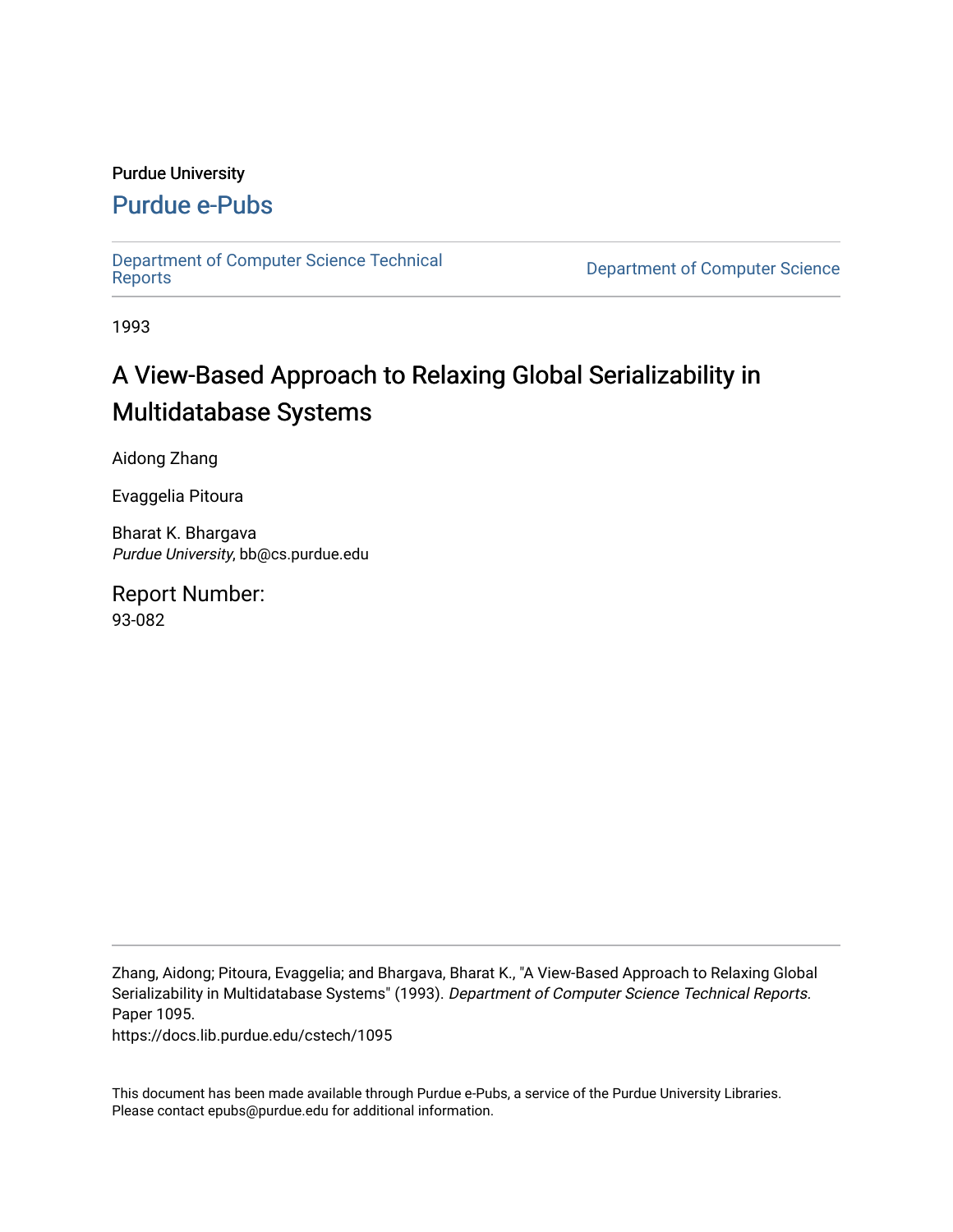#### A VIEW-BASED APPROACH TO RELAXING GLOBAL SERIALIZABILITY IN MULTIDATABASE SYSTEMS

Aldong Zhang Evaggelia Pitoura Bharat Bhargava

CSD TR-9J.082 December 1993 (Revised March 1994)

 $\ddot{\phantom{a}}$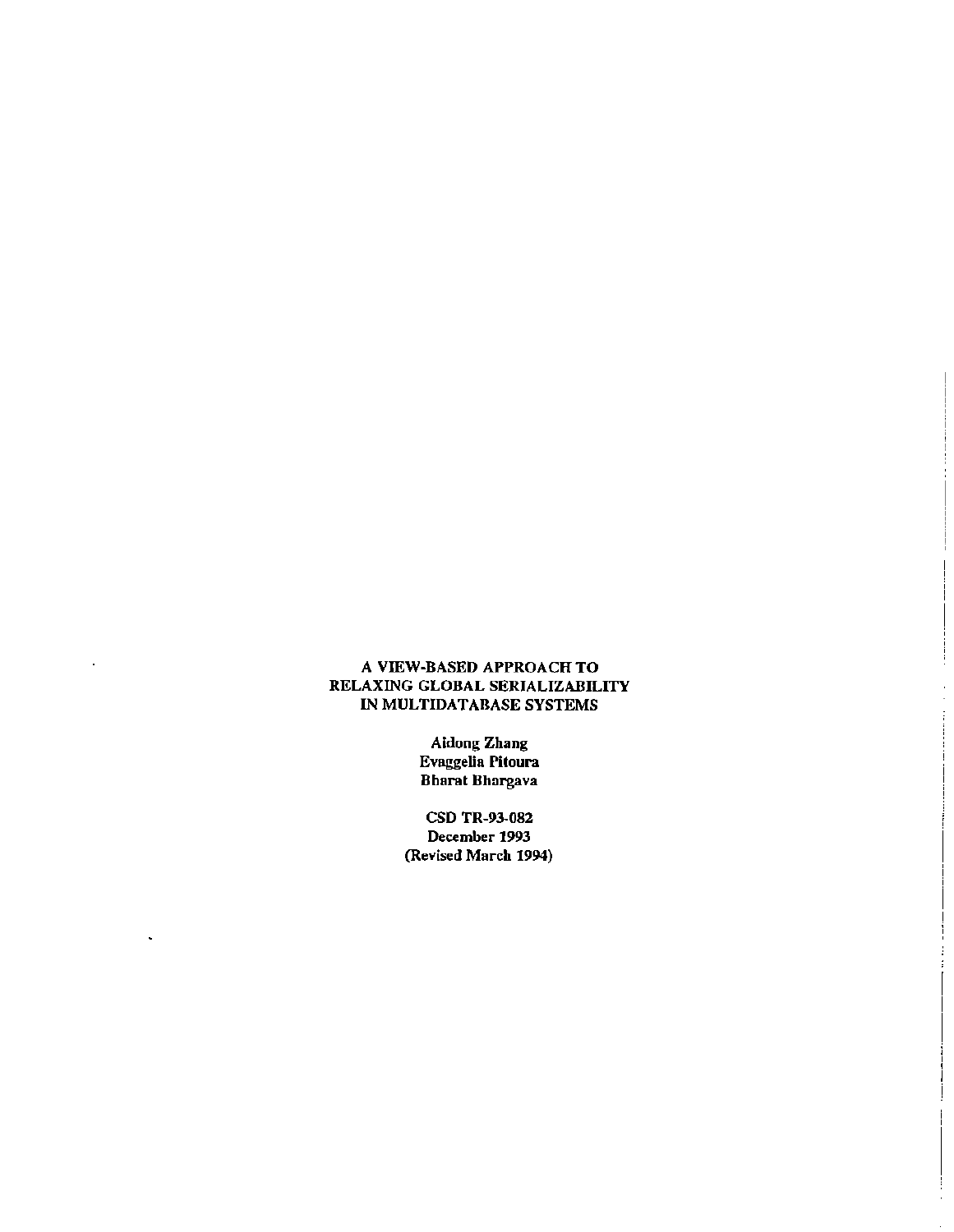# A View-Based Approach to Relaxing Global Serializability in Multidatabase Systems

Aidong Zhang, Evaggelia Pitoura, and Bharat K Bhargava Department of Computer Science Purdue University West Lafayette, IN 47907 USA

#### Abstract

In this paper, we propose a new approach to ensuring the correctness of nonserializable executions. The approach is based on relating transaction views of the database to the integrity constraints of the system. Drawing upon this approach, we develop a new correctness criterion for multidatabase concurrency control. This criterion, caUed view-based two-level serializability, relaxes global serializabitity in multidatabase systems while respecting the autonomy of local database systems. No additional restrictions other than serializability are imposed on local database systems.

### 1 Introduction

A multidatabase system (MDBS) is a higher-level confederation of a number of pre-existing autonomous and possibly heterogeneous database systems. The purpose of a multidatabase system is to allow uniform access to the information stored in these component systems. In this environment, transaction management is performed at two levels: at a local level by the pre-existing transaction managers (LTMs) of the local databases, and at a global level by the global transaction manager (GTM). There are two types of transactions:

- local transactions, which access data at one site only and which are submitted to the appropriate LTM, outside the control of the GTMj and
- global transactions, which are submitted to the GTM, where they are parsed into a number of global subtransactions, each of which accesses data stored in a single local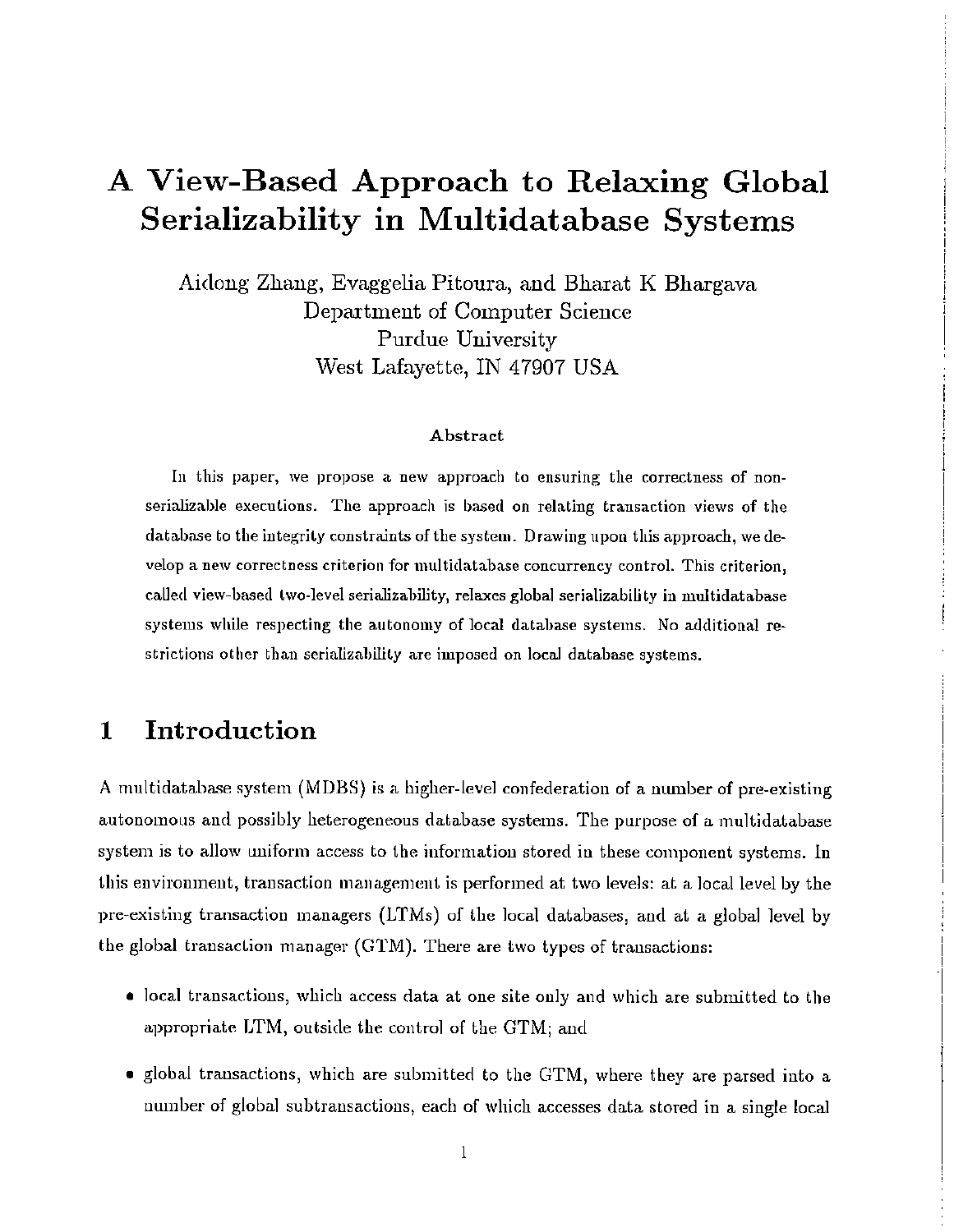database. These subtransactions are then submitted for execution to the appropriate LTM. Global subtransactions are viewed by an LTM as ordinary local transactions.

Local transaction managers are responsible for the correct execution of all transactions executed at their local sites. The global transaction manager thus retains no control over global transactions after their submission to the LTMs and can make no assumptions about their execution. The autonomous nature of the LTMs thus greatly complicates the problem of Lransaction management in a multidaLabasc system.

Concurrency control in MDBSs has received much attention from multidatabase researchers. In particular, maintaining global serializability in the execution of both local and global transactions has been well studied [2, 8, 3, 4, 10]. The difficulties in this regard center upon the inability of the GTM to control the serialization order of global subtransactions at local sites. As a result, even a serial execution of global transactions at the global level may not ensure that their serialization order at a local site will be consistent with their execution order at the global level. All successful attempts for ensuring global serializability require the enforcement of conflicting operations among global subtransactions at each local site [4, 5, 11]. The GTM can thus control the serialization order of global subtransaetions by controlling the execution of these conflicting operations. However, enforcing conflicts may result in poor performance if most global transactions would not naturally conflict. Relaxing global serializability is thus a significant issue for multidatabase concurrency control. A nonserializable criterion, called two-level serializability (21SR), was introduced in [6]. In general, 2LSR executions of local and global transactions do not guarantee database consistency.

In this paper, we present an approach to ensuring that 2LSR executions maintain multidatabase consistency. This approach draws upon the observation that the view of a global transaction, that is, the data it reads, can play an important role in ensuring that its execution will maintain database consistency. The underlying concepts of the view consistency and view closure of transactions are defined by relating the transaction views to the integrity constraints that are defined in the system. The impact of such global transaction views on correctness criteria leads to the formulation of the concept of *view-based two-level serializability*. This new correctness criterion, imposes certain restrictions on the view of global transactions that participate in two-level serializable executions. We shall demonstrate that the view-based two-level serializable execution of local and global transactions can maintain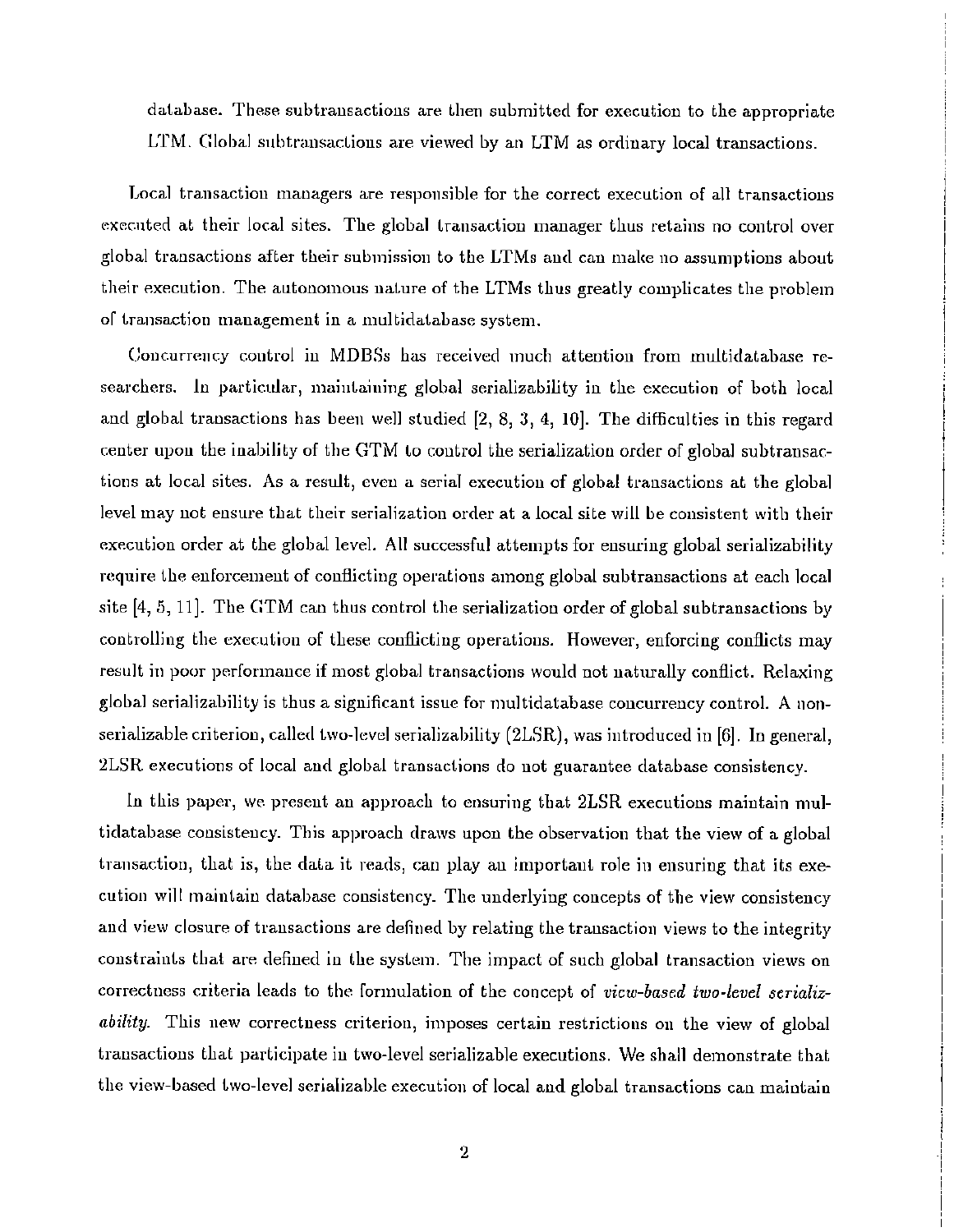multidatabase consistency in various practical multidatabase models. As this criterion is more general than serializability and the view consistency and view closure of transactions can be efficiently enforced by the system, the proposed approach can be applied to the execution of all global and local transactions.

This paper is organized as follows. Section 2 introduces the fundamental concepts underlying our formulation of view-based two-level serializability, the details of which are presented in Section 3. Section 4 compares the present work with related research, while concluding remarks are offered in Section 5.

## 2 Preliminaries

In this section, we shall introduce the basic terminology to be used in this paper and explore the background of the problem.

#### 2.1 Basic Terminology

A multidatabase is the union of all data items stored at the participating local sites. We denote the set of all data items in a local site  $LS_i$  by  $D_i$  for  $i = 1, ..., m$  and the set of all data items in the multidatabase by D. Thus,  $D = \bigcup_{i=1}^{m} D_i$ . We assume that local databases are disjoint; that is,  $D_i \cap D_j = \emptyset$ ,  $i \neq j$ . To distinguish between data items prior to multidatabase integration, the set of data items at a local site  $LS<sub>i</sub>$  is partitioned into *local* data items, denoted  $LD_i$ , and *global* data items, denoted  $GD_i$ , such that  $LD_i \cap GD_i = \emptyset$ and  $D_i = LD_i \cup GD_i$ . The set of all global data items is denoted  $GD$ ,  $GD = \bigcup_{i=1}^{m} GD_i$ .

Following the traditional approach, a *database state* is defined as a mapping of every data item to a value of its domain, and integrity constraints are formulas in predicate calculus that express relationships of data items that a database must satisfy. In an MDBS system, there are three types of integrity constraints: *local integrity constmints* are defined on local data items at a single local site; *local/global integrity constraints* are defined between local and global data items; and *global integrity constraints* are defined on global data items. The consistency of database state is then defined as follows:

Definition 1 (Database consistency) *A local database state is consistent if it preserves*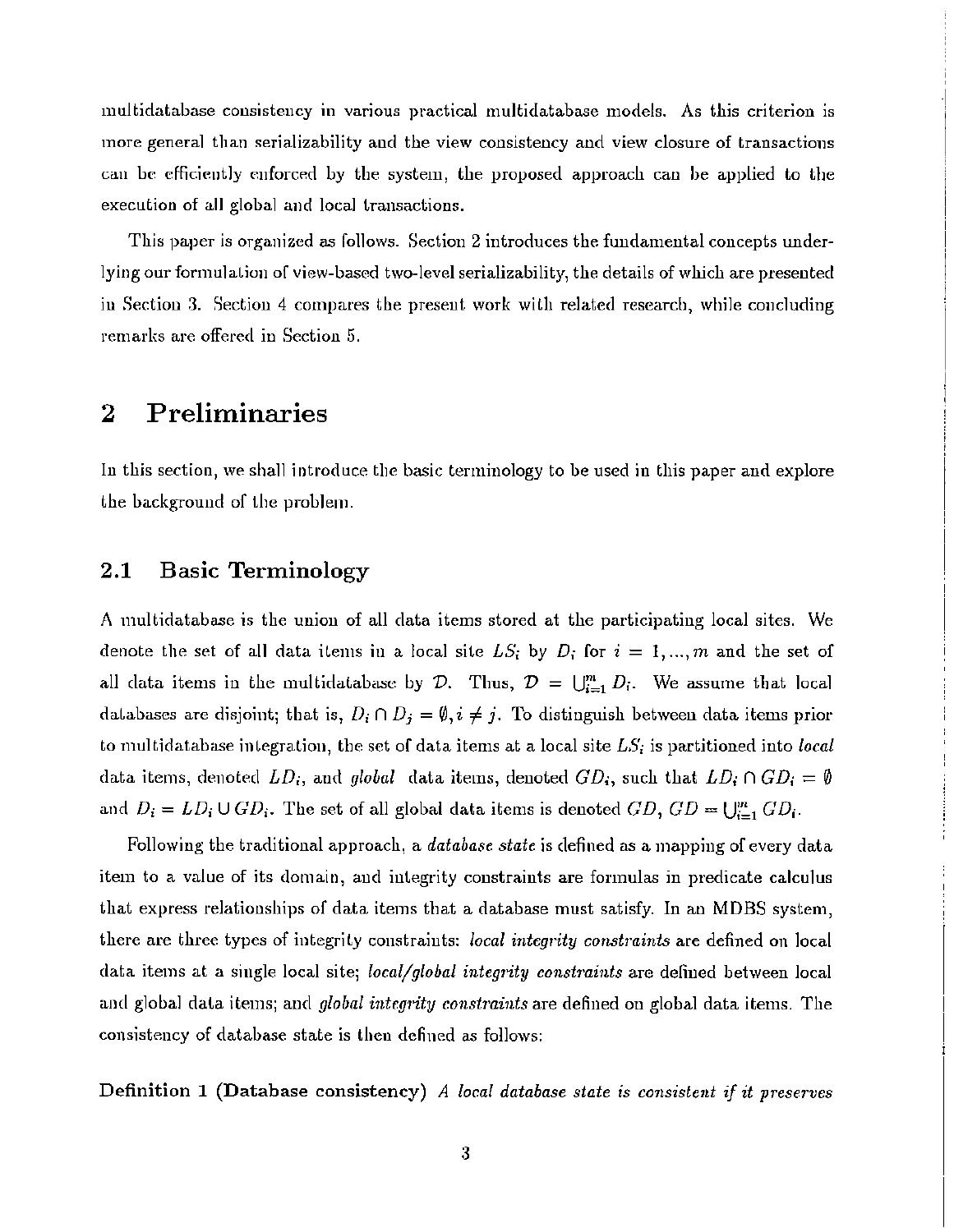*all integrity constraints that a1·e. defined at the local site. A multidatabase state is consistent if it prescrves all integrity constraints defined in the MDBS environment.*

In this paper, a *transaction* is a sequence of *read* and *write* operations resulting from the execution of a transaction program. Such a program is conventionally written in a high-level programming language, with assignments, loops, conditional statements, and other control structures. For the elements of a transaction, we denote the read and write operations as  $r(x)$  and  $w(x)$  (possibly subscripted). We shall alternatively use  $r(x, v)$  (or  $w(x, v)$ ) to denote an operation which reads (or writes) a value *v* from (or to) the data item *x.* Two operations *conflict* with each other if they access the same data item and at least one of them is a  $write$  operation. The execution of a transaction transfers a database from one consistent state to another.

In an MDBS environment, a *local transaction* is a transaction that accesses the data items at a single local site. A *global transaction* is a set of *global subtransactions,* within which each global subtransaction is a transaction accessing the data items at a single local site. In this paper, we assume that each global transaction has only one subtransaction at each local site. The execution of a global transaction transfers a multidatabase from one consistent state to another.

A *schedule* over a set of transactions *is* a partial order of all and only the operations of those transactions which orders all conflicting operations and which respects the order of operations specified by the transactions. In a MDBS environment, a *local schedule*  $S^{D_k}$  is a schedule over both local transactions and global subtransactions which are executed at the local site  $LS_k$ , and a *global schedule S* is a schedule over both local and global transactions which are executed in an MDBS. A *global subschedule*  $S^{\mathcal{G}}$  is global schedule  $S$  restricted to the set *9* of global transactions in *S.* The correctness of a schedule is defined as follows:

Definition 2 (Schedule correctness) *A schedule is correct if it preserves all integrity constmints that are defined in the database system and each transaction in* S *reads only a consistent database state.*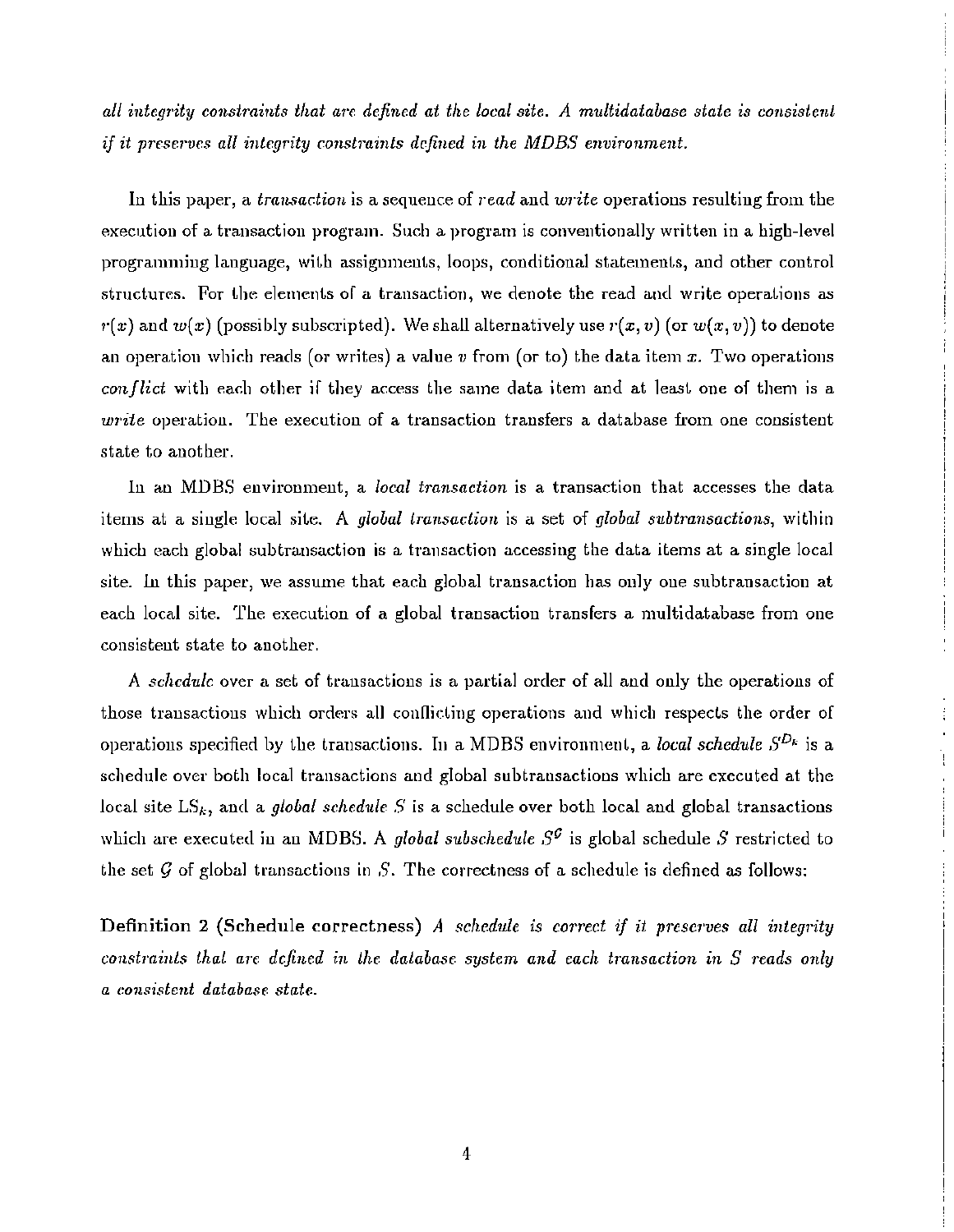#### 2.2 Relaxing Global Serializability

A global schedule 5' is considered La be *globally serializable* if *S* is serializable [1] on the execution of both local and global transactions. Clearly, if local and global transactions maintain all integrity constraints defined in the MDBS environment, then a globally serializable global schedule is correct. In order to avoid the potential of poor performance which may be caused by global serializability, several researches have suggested notions of correctness based upon integrity constraints that are weaker than global serializability. Two well-known approaches appear in [3, 6]. In [6], a non-serializable criterion, termed *two-level scrializability* is proposed:

Definition 3 (Two-level serializable global schedule) *A global schedule* istwo-levelse*rializable, denoted 2LSR, if its global subschedule and local schedules are serializable.* 

In [3], another non-serializable criterion, termed *quasi-serializability* (QSR), is proposed for global schedules. A global schedule is *quasi-serial* if its local schedules are serializable and there is a total order on global transactions such that, for any two global transactions  $T_i$ and  $T_j$ , if  $T_i$  precedes  $T_j$  in the total order, then all  $T_i$ 's operations precede all  $T_j$ 's operations in all local schedules in which both appear. A global schedule is *quasi-serializable* if it is conflict equivalent to a quasi-serial schedule.<sup>1</sup>

As slaled in [7], the set of 2LSR global schedules is a superset of the set of QSR global schedules. It has also been observed that restricting the execution order of global subtransactions in 2LSR global schedules to ensure QSR global schedules does not significantly improve the correctness of global schedules. The following example given in [7] is illustrative:

Example 1 *Consider an lvlDBS consisting of two LDBSs} wherc data items a*<sup>J</sup> *b} e a1'e al*  $LS_1$ , and c is at  $LS_2$ . Let a, b, c, e be the local data items and the integrity constraints be  $a>0 \rightarrow b>0$  and  $c>0$  and  $e>0$ . The following two global transaction programs  $p_1$ ,  $p_2$ *and one local transaction program 1)L are submitted:*

- $p_1:$  *i*  $f \, a > 0$  *then*  $c = b$  *else*  $c = 1$
- $p_2: e = c$
- $p_L: a = 1$

<sup>&</sup>lt;sup>1</sup>See [1] for the concept of conflict equivalence.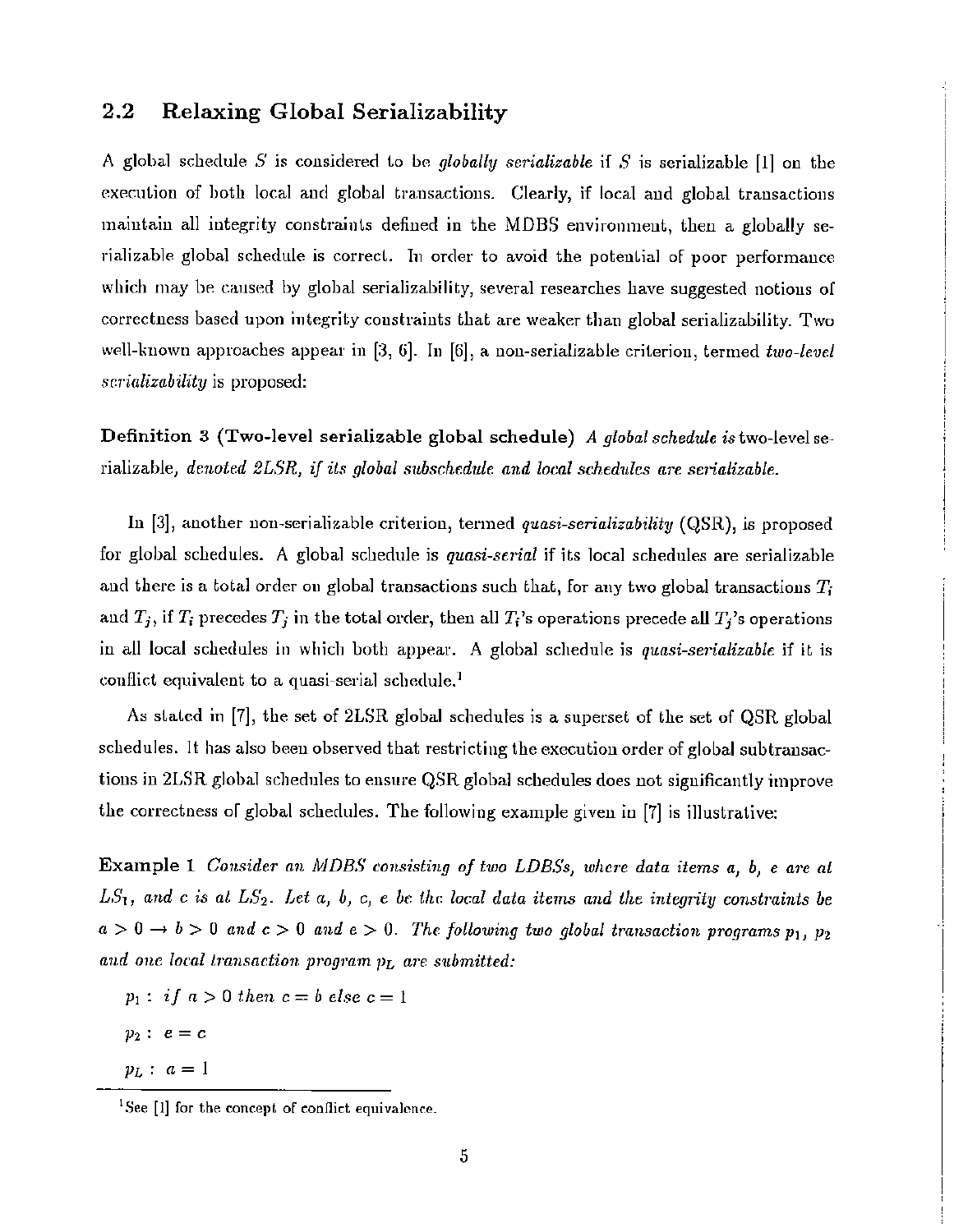$if e > 0 then b = 1$ 

*Starting from a state*  $a = -1, b = -1, c = 1, e = 1$ , *consider the following executions:* 

$$
S_1: w_L(a,1)r_1(a,1)r_1(b,-1)w_2(e,-1)r_L(e,-1),
$$

 $S_2$ :  $w_1(c, -1)r_2(c, -1)$ .

*The resulting state is*  $a = 1, b = -1, c = -1, e = -1$ , *which is inconsistent. Note that S is*  $\Box$  *both two-level scrializable and quasi-serializable.*  $\Box$ 

Thus, we shall focus on two-level serializable global schedules and investigate conditions which must be placed on global transactions to ensure that two-level serializable global schedules will preserve multidatabase consistency.

Throughout this paper we assume that there are no local/global integrity constraints that are defined among different sites. This is a reasonable assumption, because due to local autonomy, local transactions may be unaware of those integrity constraints and thus unable to maintain them. Note that since, in the presence of local/global constraints, the execution of a local transaction itself may not maintain database consistency, a serializable global schedule would be incapable of maintaining correctness.

# 3 View-Based Two-Level Serializability

In this section, we present a new approach which ensures that two-level serializable global schedules will preserve multidatabase consistency. Consistency is preserved by restricting the views of global transactions in these schedules. The resulting schedules are called view-based *two-level scrializable* global schedules.

#### 3.1 Views of Transactions

Let *l* be a transaction. The read set of data items of *t,* denoted *RS(t),* is the combination of the set of local data items read by operations in  $t$  (denoted  $RL(t)$ ) and the set of global data items read by operations in  $t$  (denoted  $RG(t)$ ). The write set of data items of  $t$ , denoted  $WS(t)$ , is the combination of the set of local data items written by operations in t (denoted  $WL(t)$ ) and the set of global data items written by operations in  $t$  (denoted  $WG(t)$ ).

Let  $c_i$  be an integrity constraint that is defined on a set of data items  $\{d_1, ..., d_l\}$ . Let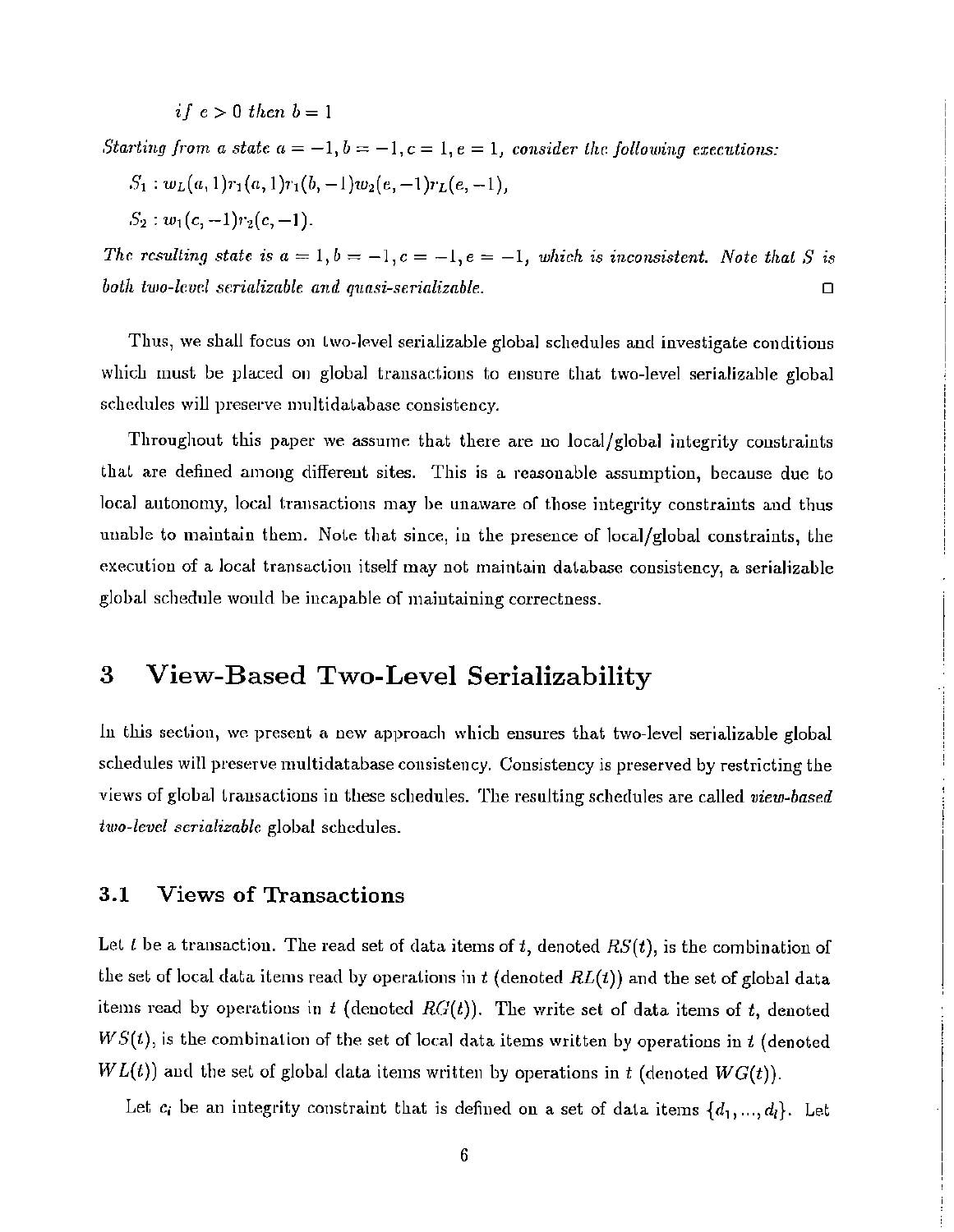*D*( $c_i$ ) denote the set of data items in  $c_i$ . Thus, we have  $D(c_i) = \{d_1, ..., d_l\}$ . Let  $In(d)$  denote the set of data items which shares a common integrity constraint with data item  $d$ . Clearly, if  $c_i$  is the only integrity constraint that is defined in the database, then  $In(d_1) = \{d_2, ..., d_l\}$ ,  $In(d_2) = \{d_1, d_3, ..., d_l\}$ , and  $In(d_i) = \{d_1, ..., d_{i-1}, d_{i+1}, ..., d_l\}$  for all  $i = 3, ..., l$ .

We now introduce the concepts of the closure of data items and of transactions which are closed on a given set of data items.

Definition 4 (Closure of data items) Let  $D = \{d_1, ..., d_l\}$  be a set of data items. The *closure of D, denoted* d( *D), consists of all data items such that the following conditions are satisfied:*

- $D \subseteq cl(D)$ .
- *If*  $d \in cl(D)$ , *then*  $In(d) \subseteq cl(D)$ .

Definition 5 (View closed Transaction) A *transaction*  $t_i$  *is view closed with respect to a set of data items D that it reads if*, *for any*  $d \in cl(D)$ ,  $d \in RS(t_i)$ .

Let DS be the database state of D. The restriction of DS to data items in  $D \subseteq \mathcal{D}$ is denoted by  $DS^D$ . Let  $read(t)$  denote the database state seen as a result of the read operations in l and read( $t^D$ ) denote the database state of D seen as a result of the read operations in transaction *t*. Let  $write(t)$  denote the effect on the database as a result of the write operations in l and  $write(t^D)$  denote the effect on the database of D as a result of the write operations in *t.*

We say that the view of a transaction t is consistent if  $read(t)$  is consistent. In the MDBS environment, the consistency of various views of transactions is defined as follows:

Definition 6 (Local view consistency) *A transaction*  $t_i$  *is* local view consistent *at*  $LS_j$ *if*  $read(t_i^{LD_j})$  *is consistent.* 

Definition 7 (Global view consistency) A *transaction*  $t_i$  *is* global view consistent *if*  $read(t_i^{GD})$  *is consistent.* 

#### 3.2 Basic Lemmas

We shall now introduce the basic lemmas involved in the development of our theory.<sup>2</sup>

<sup>&</sup>lt;sup>2</sup>To facilitate comparison, we shall largely adopt the system of notation used in  $[9]$ .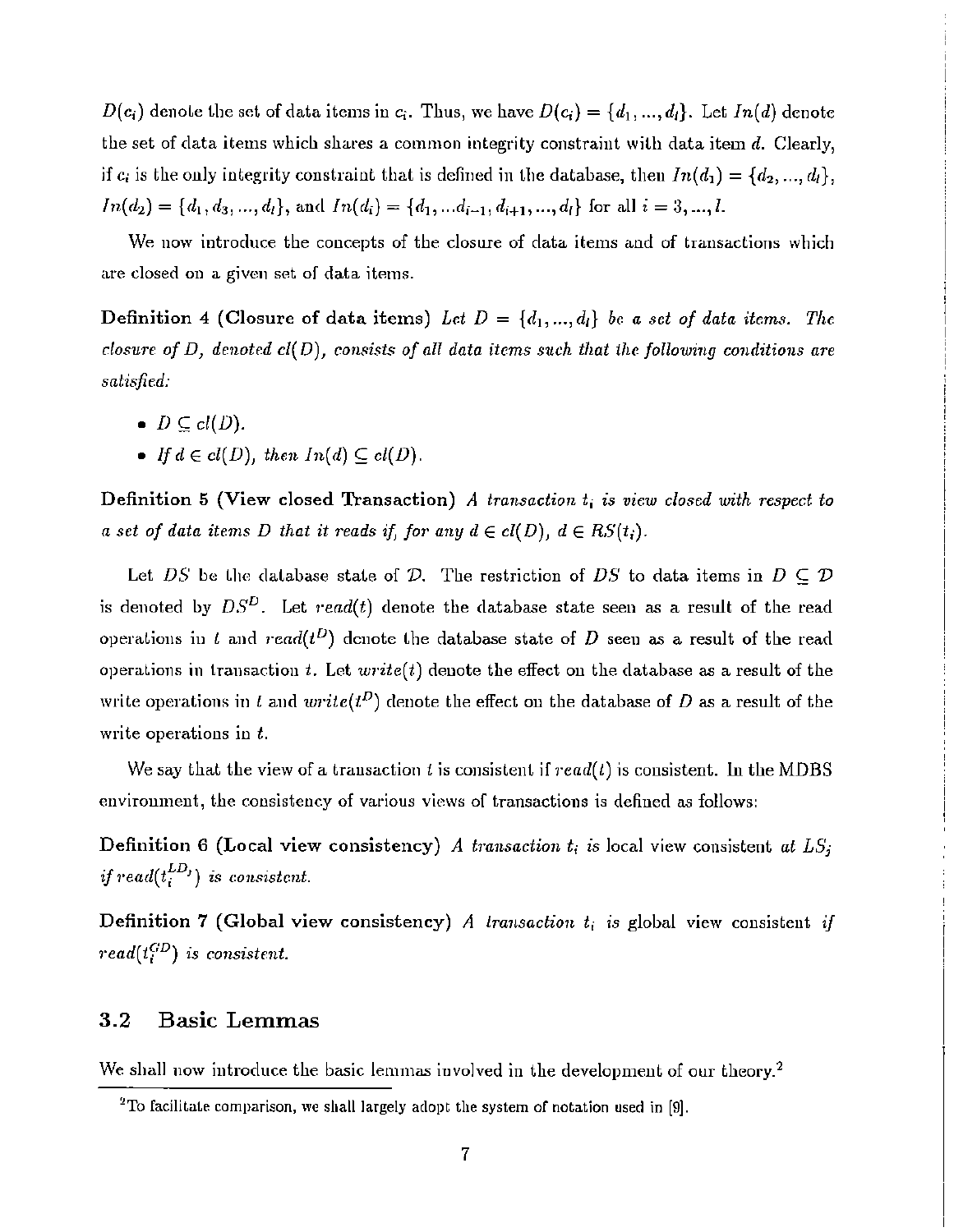The following lemma relates the consistency of a database state to the consistency of its subsets.

Lemma 1 Let  $C_1, ..., C_n$  be the conjunction ( $\wedge$ ) of integrity constraints, where  $C_i$  is defined over the set of data items in  $D_i \subseteq D$  for all  $i = 1, ..., n$  and  $D_i \cap D_j = \emptyset$  for all  $i \neq j$ . Let  $D'_i \subseteq D_i$  and DS be a *database state* of  $D$ .  $DS^{D'_i}$ , for all  $i, i = 1, ..., n$ , is consistent if and  $\text{only if } \bigcup_{i=1}^n DS^{D_i^t} \text{ is consistent.}$ 

**Proof:** See Lemma 1 in [9].  $\Box$ 

As pointed out in  $[9]$ , if lemma 1 is to hold, it is essential for the data items over which conjuncts are defined to be disjoint.

Let  ${DS_1}$   ${t{DS_2}$  denote that, when transaction *t* executes from a database state  $DS_1$ , it results in a database state  $DS_2$ . Without loss of generality, whenever we say  $\{DS_1\}$ t $\{DS_2\}$ , we assume that it is possible for  $t$  to be executed from  $DS<sub>1</sub>$ . The conditions required to ensure that the execution of a transaction preserves the consistency of the state of a set of data items are specified as follows [7]:

Lemma 2 Let *t* be a transaction and  $D \subseteq \mathcal{D}$ . Let  $\{DS_1\}$ t $\{DS_2\}$  and  $DS_1$  be the database *state in which t can be executed. If*  $DS_1^D \cup read(l)$  *is consistent, then*  $DS_2^D$  *is consistent.* 

Proof (sketch): By the definition of consistency, there exists a consistent state  $DS_3$  such that  $DS_3^{DURS(t)} = DS_1^D \cup read(t)$ . Let  $\{DS_3\} \cup \{DS_4\}$ . Since *t* itself preserves database consistency,  $DS_4$  is consistent. Also, since  $DS_1^D = DS_3^D$ ,  $DS_2^D = DS_4^D$ . Hence,  $DS_2^D$  is  $\Box$ consistent.

We may now relate the consistency of a database state to the execution of transactions. The state associated with a transaction in a schedule is a possible state of the data items that the transaction may have seen. Let  $\tau_w(D,S)$  denote the set of transactions in a schedule S that have at least one write operation on some data item in  $D \subseteq \mathcal{D}$ . Let S be a schedule and  $D \subseteq \mathcal{D}$  such that  $(S^{\tau})^D$  is serializable, where  $\tau_w(D,S) \subseteq \tau$ . Let  $t_1, ..., t_n$  be a serialization order of transactions in  $(S^{\tau})^D$  and  $DS_1$  be a database state from which *S* starts. The state of the database before the execution of each transaction, with respect to data items in  $D$ , is defined as follows:

i  $\mathbf{r}$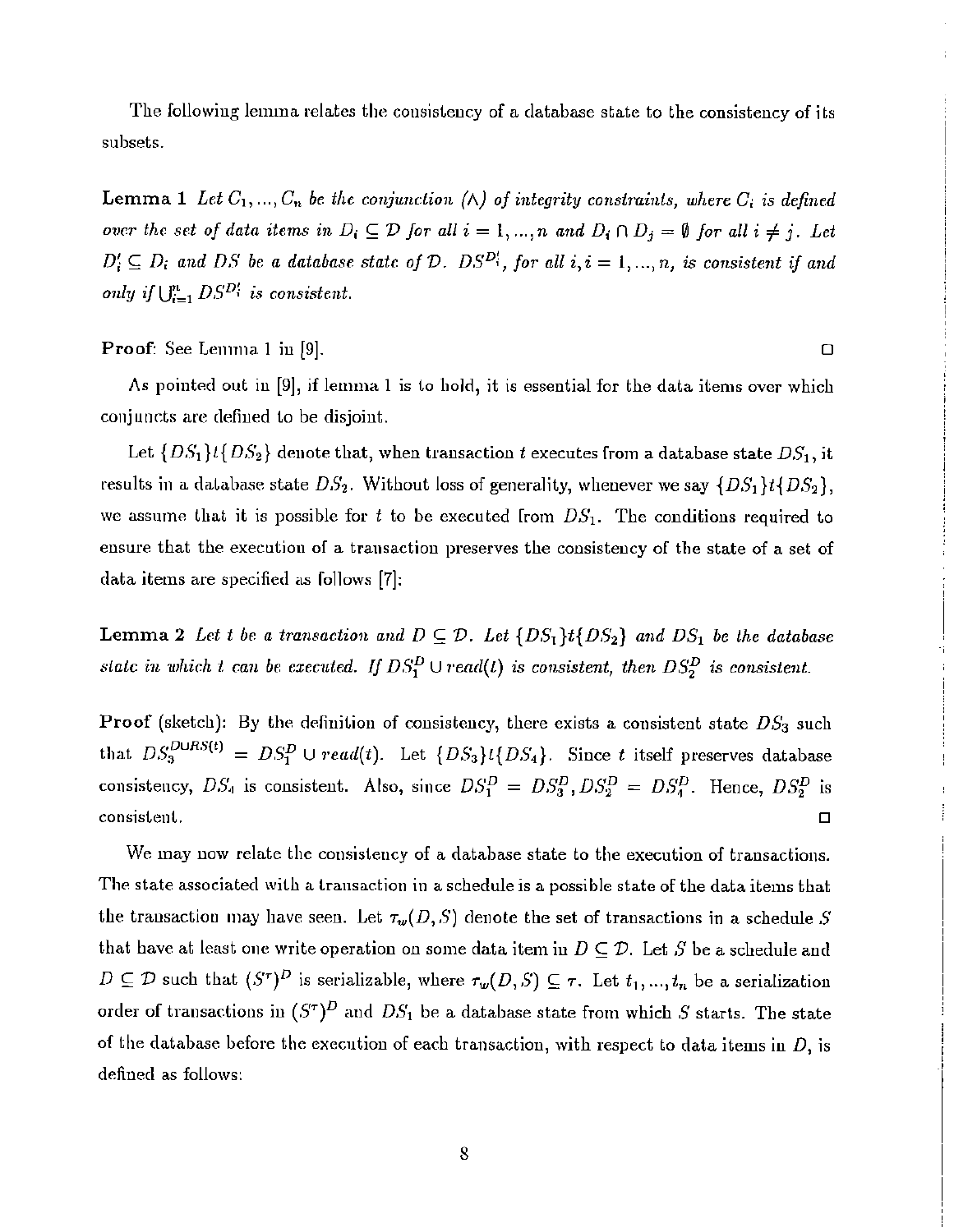$$
state(t_i, D, S, DS_1) = \begin{cases} DS_1^D, & \text{if } i = 1\\ state(t_{i-1}, D, S, DS_1)^{D-WS(t_{i-1}^D)} \cup write(t_{i-1}^D), & \text{if } i > 1 \end{cases}
$$

Note that  $read(t_i^D) \subseteq state(t_i, D, S, DS)$ . Since the execution of both local and global transactions must transfer the database from one consistent multidatabase state to another consistent state, it is essential for each transaction in a global schedule to see a consistent state. We now use Lemma 2 to develop the conditions under which each transaction in a schedule reads a database state that is consistent with respect to a set of data items.

Lemma 3 Let  $C_1, ..., C_m$  be the conjunction  $(\wedge)$  of integrity constraints, where  $C_k$  is defined *over* the set of data items in  $D_k \subseteq D$  for all  $k = 1, ..., m$  and  $D_i \cap D_j = \emptyset$  for all  $i \neq j$ . Let *S be a schedulc and*  $\{DS_1\}S\{DS_2\}$ *. If, for any*  $k = 1, ..., m$ ,

- $(S^{\tau})^{D_k}$  *is serializable with serialization order*  $t_1, ..., t_n$ , *where*  $\tau_w(D_k, S) \subseteq \tau$ ,
- $read(t_i^{D-D_k})$  *is consistent for all*  $t, t \in \tau_w(D_k, S)$ , and
- $DS_1^{D_k}$  is consistent,

*then*  $state(t_i, D_k, S, DS_1)$  *is consistent for all*  $t_i, i = 1, ..., n$ .

**Proof** (sketch): The proof proceeds by induction on the number  $n$  of transactions.

**Basis:**  $(n = 1)$  Clearly,  $state(t_1, D_k, S, DS_1) = DS_1^{D_k}$ , which is consistent.

Induction: Suppose  $state(t_1, D_k, S, DS_1)$  is consistent. We need to show that  $state(t_{l+1}, D, S, DS_1)$ is consistent. Consider two cases:

(1)  $t_i \notin \tau_w(D_k, S)$ . Thus,  $state(t_{i+1}, D, S, DS_1) = state(t_i, D_k, S, DS_1)$ . By induction hypothesis,  $state(t_l, D_k, S, DS_1)$  is consistent. Hence,  $state(t_{l+1}, D, S, DS_1)$  is consistent. (2)  $t_l \in \tau_w(D_k, S)$ . Since  $state(t_l, D_k, S, DS_1)$  and  $read(t_l^{D-D_k})$  are consistent, by Lemma 1, we see that  $state(t_1, D_k, S, DS_1) \cup read(t_l)$  is consistent. By Lemma 2,  $state(t_{l+1}, D_k, S, DS_1)$  $\Box$  consistent.

From Lemma 3, we see that transaction views play an important role in ensuring that all transactions in a global schedule see a consistent state. Below, we shall investigate the effect of the local and global views of global transactions on the maintenance of multidatabase consistency in two practical MDBS models.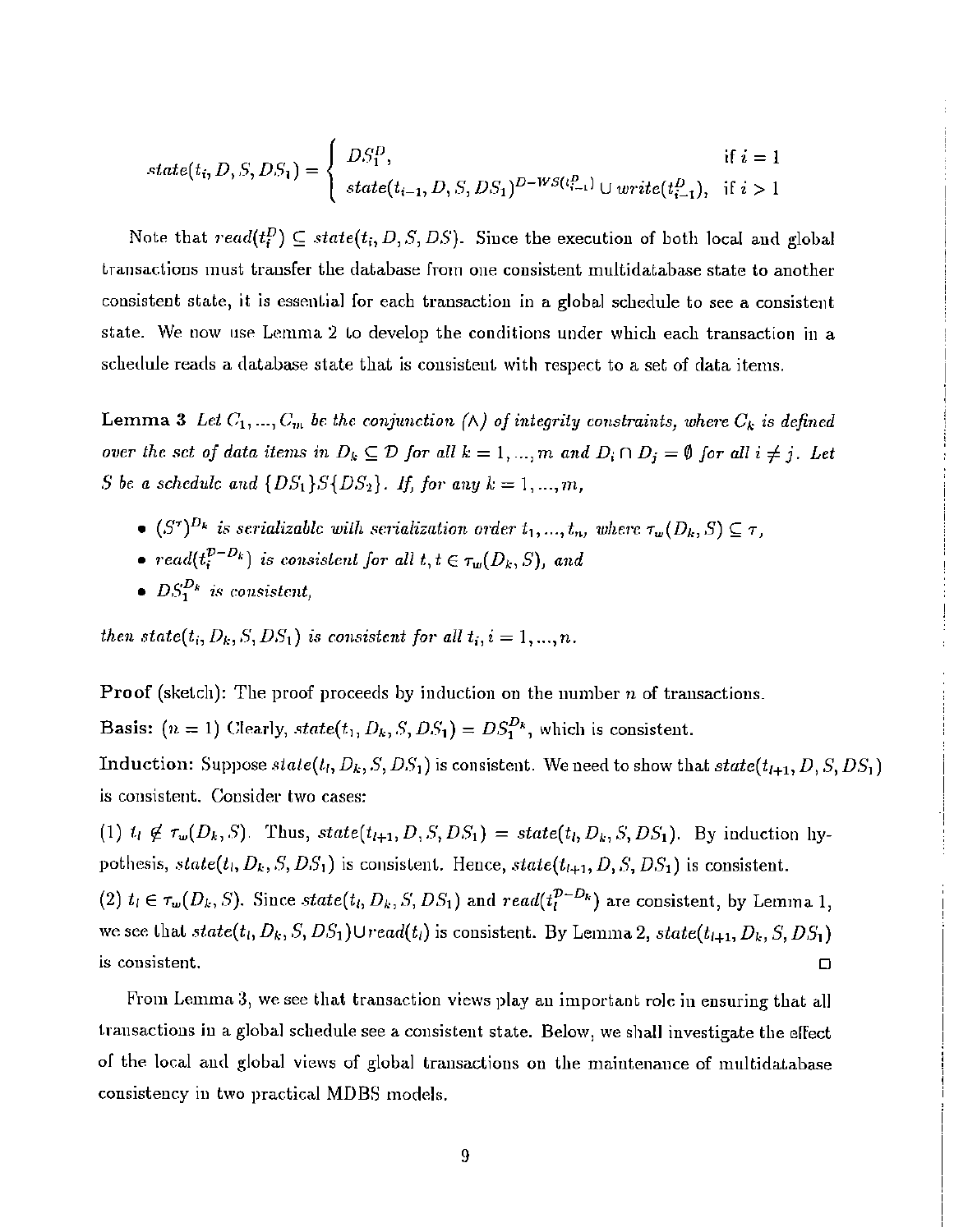## 3.3 The Global Read-Write *(G,·w)* Model

The  $G_{\tau w}$  model is defined as satisfying the following conditions:

- local transactions read and write only local data items, and
- global transactions read and write both local and global data items.

This model is applicable to an MDBS environment, where the originally independent constituent databases may be viewed as the local data items, accessed by the original local transactions. Global data items are then added by storing new data items in these databases.

We now apply Lemma 3 to a specific  $G_{rw}$  model and show that, when global transactions are local view consistent, global transactions read consistent data:

Lemma 4 Let *S* be a 2LSR schedule in the  $G_{rw}$  model with no integrity constraints present *between local and global dala ilems. Let* D81 *be a consistent database slate from which* S *StU1'tS. If all global tmnsadio1ls in* 5' *are local view consistent) then, f01' all global transactions*  $l_i$  *in*  $S$ ,  $read(t_i)$  *is consistent.* 

**Proof** (sketch): Since no integrity constraints are present between local and global data items, the integrity constraints can be viewed as  $C_1, ..., C_{m+1}$ . Here,  $C_i$  for  $i = 1, ..., m$  are the conjuncts  $(\wedge)$  of integrity constraints that are defined over the sets of data items in  $LD_i$ for  $i = 1, \ldots m$ , respectively, and  $C_{m+1}$  is the conjunct of integrity constraints that are defined over the set of data items in GD. Following the  $G_{rw}$  model, we have  $LD_i \cap LD_j = \emptyset$  for  $i \neq j$ , and  $LD_i \cap GD = \emptyset$ . Since, in the  $G_{rw}$  model, only the set G of global transactions access GD and  $S^{\mathcal{G}}$  is serializable,  $(S^{\mathcal{G}})^{GD}$  is serializable. Let  $t_1, ..., t_n$  be the serialization order of the global transactions in  $(S^g)^{GD}$ . Since the global transactions are local view consistent,  $read(t_i^{D-GD})$  is consistent for all  $i = 1, ..., n$ . By Lemma 3,  $state(t_i, GD, S, DS_1)$  is consistent for all  $i = 1, ..., n$ . Since  $read(t_i^{GD}) \subseteq state(t_i, GD, S, DS_1)$ ,  $read(t_i^{GD})$  is consistent. Thus, by Lemma 1,  $read(t_i)$  is consistent for all  $i = 1, ..., n$ .

Following Lemma 4, for those global transactions in a 21SR global schedule in the *Grw* model with <sup>110</sup> integrity constraints present between local and global data items, local view consistency implies global view consistency.

It follows from Lemmas 3 and 4 that, given that global transactions are local view consistent, local transactions read consistent data: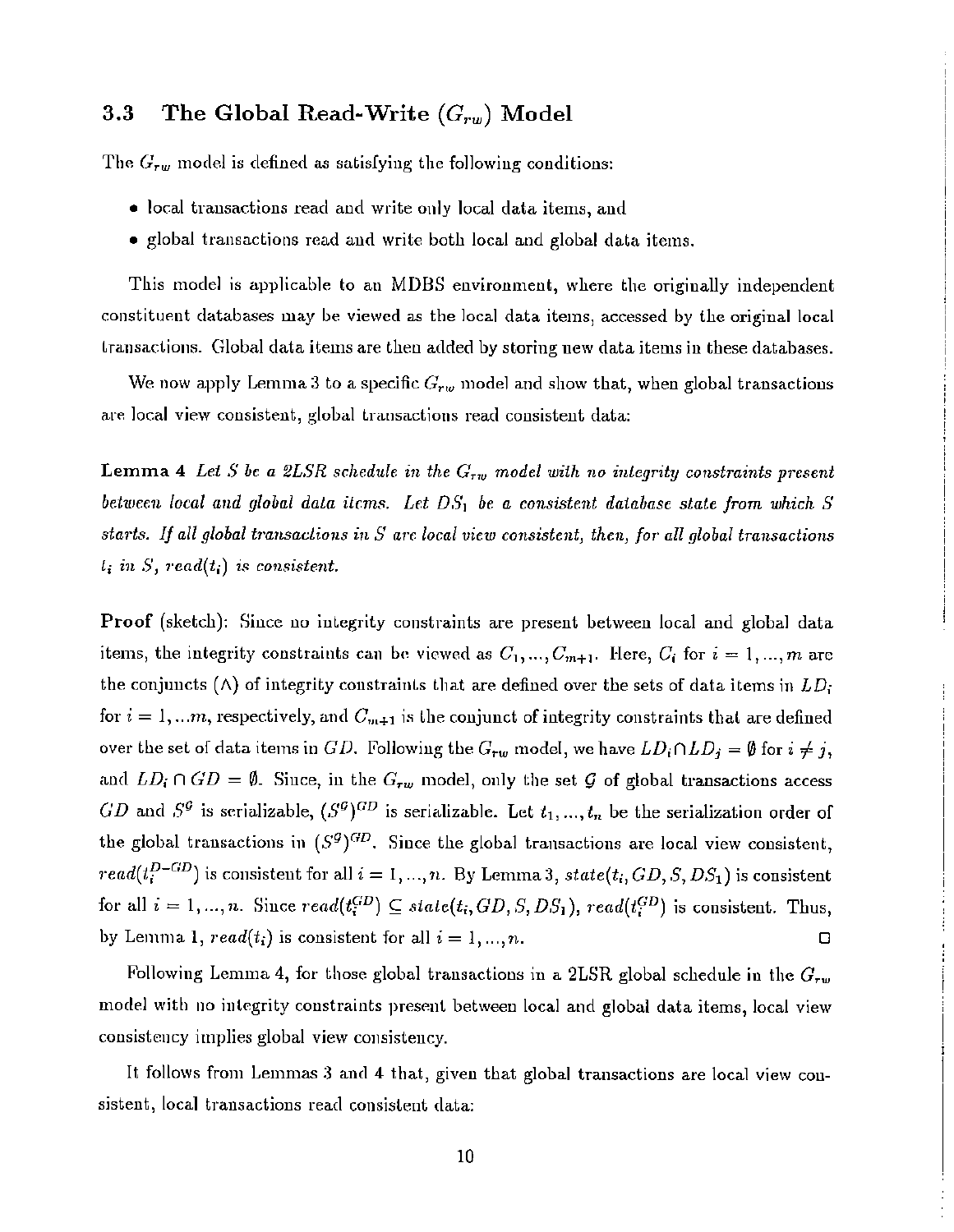Corollary 1 Let *S* be a 2LSR schedule in the  $G_{rw}$  model with no integrity constraints present *between local and global data items. Lel DS*<sup>l</sup> *be a consistent database state from which S starts. If all global transactions in S a1'e local view consistent, then, for all local transactions*  $t_i$  in S, read( $t_i$ ) is consistent.

**Proof** (sketch): Since  $S^{D_k}$  is serializable,  $S^{LD_k}$  is serializable for all  $k = 1, ..., m$ . Let  $t_1, ..., t_n$  be the serialization order of the transactions in  $S^{LD_k}$ . By Lemma 4,  $read(t_i^{D-LD_k})$ is consistent for all  $i = 1, ..., n$ . By Lemma 3,  $state(t_i, LD_k, S, DS_1)$  is consistent for all  $i = 1, ..., n$ . For any local transaction  $t_i$  in  $S^{LD_k}$ , since  $read(t_i) \subseteq state(t_i, LD_k, S, DS_1)$ ,  $read(t_i)$  is consistent.  $\Box$ 

We now are able to demonstrate that, if global transactions are local view consistent, then 2LSR global schedules preserve multidatabase consistency.

Theorem 1 *Let S bc a*  $2LSR$  *schedule in the*  $G_{rw}$  *model with no integrity constraints present belween local and global data items. If all global transactions in S are local view consistent) then* S *is C01TeCt.*

**Proof** (sketch): Let  $DS_1$  be a consistent multidatabase state and  $\{DS_1\}S\{DS_2\}$ . We need Lo show that all transactions in S read consistent data and that *DS*<sup>2</sup> is consistent. By Lemma 4 and Corollary 1, for all transactions  $t_i$  in S, read( $t_i$ ) is consistent. Now, let  $S^{LD_k}$  be serializable with serialization order  $t_1, ..., t_n$ . From Lemma 3,  $state(t_n, LD_k, S, DS)$  is consistent. Hence, there exists a consistent database state  $DS_3$  such that  $DS_3^{LD_k} = state(t_n, LD_k, S, DS)$ and  $DS_3^{RS(t_n)} = read(t_n)$ . Thus,  $t_n$  can be executed in  $DS_3$ . Let  $\{DS_3\}t_n\{DS_4\}$ . Since  $DS_3^{LD_k} \cup read(t_n)$  is consistent, by Lemma 2,  $DS_4^{LD_k}$  is consistent. Since  $DS_2^{LD_k} = DS_4^{LD_k}$ ,  $DS_2^{LD_k}$  is consistent. Hence, for all  $i, i = 1, ..., m, DS_2^{LD_i}$  is consistent. Similarly,  $DS_2^{GD}$  is consistent. By Lemma 1,  $DS_2$  is consistent. Hence, S is correct.  $\Box$ 

In Example 1, all data items are local and no integrity constraints exist between different local sites. However, since both global transactions in the given global schedule have inconsistent local views, Theorem 1 cannot be applied. If we require that  $r_1(a)r_1(b)$  and  $r_2(c)$  be consistent, then both  $w_1(c)$  and  $w_2(e)$  would be consistent. As a result, the local transaction would not read inconsistent data, thus resulting in a consistent local database state.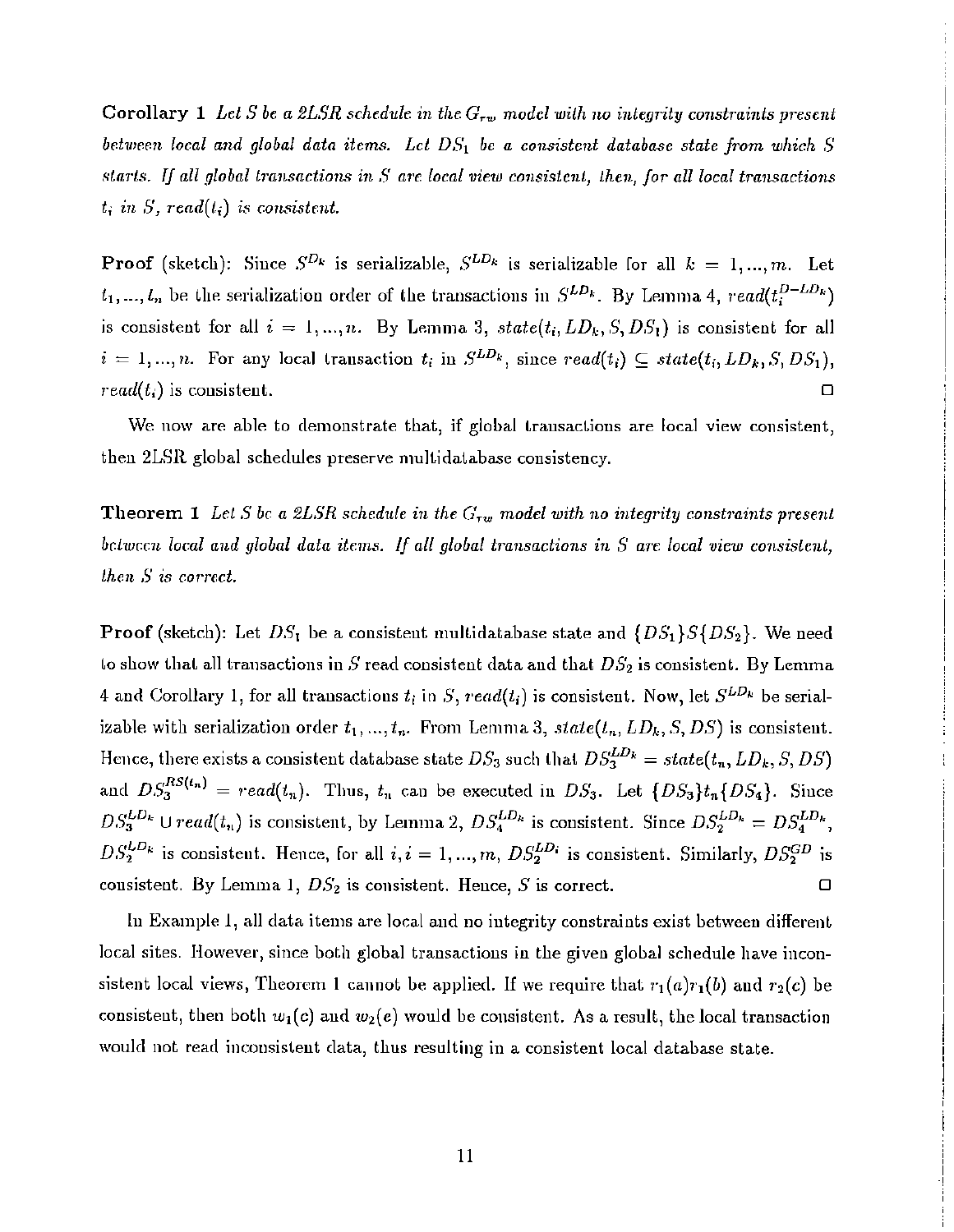#### 3.4 The Global Read-Write and Local Read *(G"wL,)* Model

The  $G_{rw}L_r$  model is defined as satisfying the following conditions:

- 10ca] transactions read and wri *te* local data items and also read global data items, and
- global transactions read and write global and local data items.

The  $G_{rw}L_r$  model extends the  $G_{rw}$  model by allowing new local transactions to read the new global data items.

The results presented in the previous subsection cannot be directly applied to the  $G_{rw}L_r$ model. The following example is illustrative  $[6]$ :

Example 2 *Conside.1' an MDBS consisting of two LDESs, where data items hi* C, e *are at*  $LS_1$ , and a is at  $LS_2$ . Let e be the local data item, a, b, c be global data items, and the *integrity constraints be*  $a > 0 \rightarrow c > 0$  *and*  $b > 0 \rightarrow c > 0$  *and*  $e > 0$ . The *following two global transaction programs*  $p_1$ ,  $p_2$  *and one local transaction program*  $p_L$  *are submitted:* 

 $p_1 : b = 1$  $if a \leq 0 then c = 1$ *P2: a=1*  $c = 1$ 

 $p_L:$  *if*  $b>0$  *then*  $e = c$  *else*  $e = 1$ 

*Starting* from *a state*  $a = -1, b = -1, c = -1, e = 1$ , *consider the following executions:* 

$$
S_1: w_1(b,1)r_L(b,1)r_L(c,-1)w_2(c,1)w_L(e,-1),
$$
  

$$
S_2: w_2(a,1)r_1(a,1).
$$

*The resulting state is*  $a = 1, b = 1, c = 1, e = -1$ , which is inconsistent.

In Example 2, the local transaction reads inconsistent global data. The problem here is that, although  $real(t_1^{GD})$  is consistent in  $S^{GD}$ ,  $t_1^{D_1}$  is executed in a different local database state, in which some global integrity constraints are actually not satisfied. Note that Lemma 4 sLill holds in this context; however, Corollary 1 does not hold.

The following lemma shows that, if a global transaction is view closed with respect to the global data items *it* reads, then the union of the local database state it sees and the data it reads is consistent.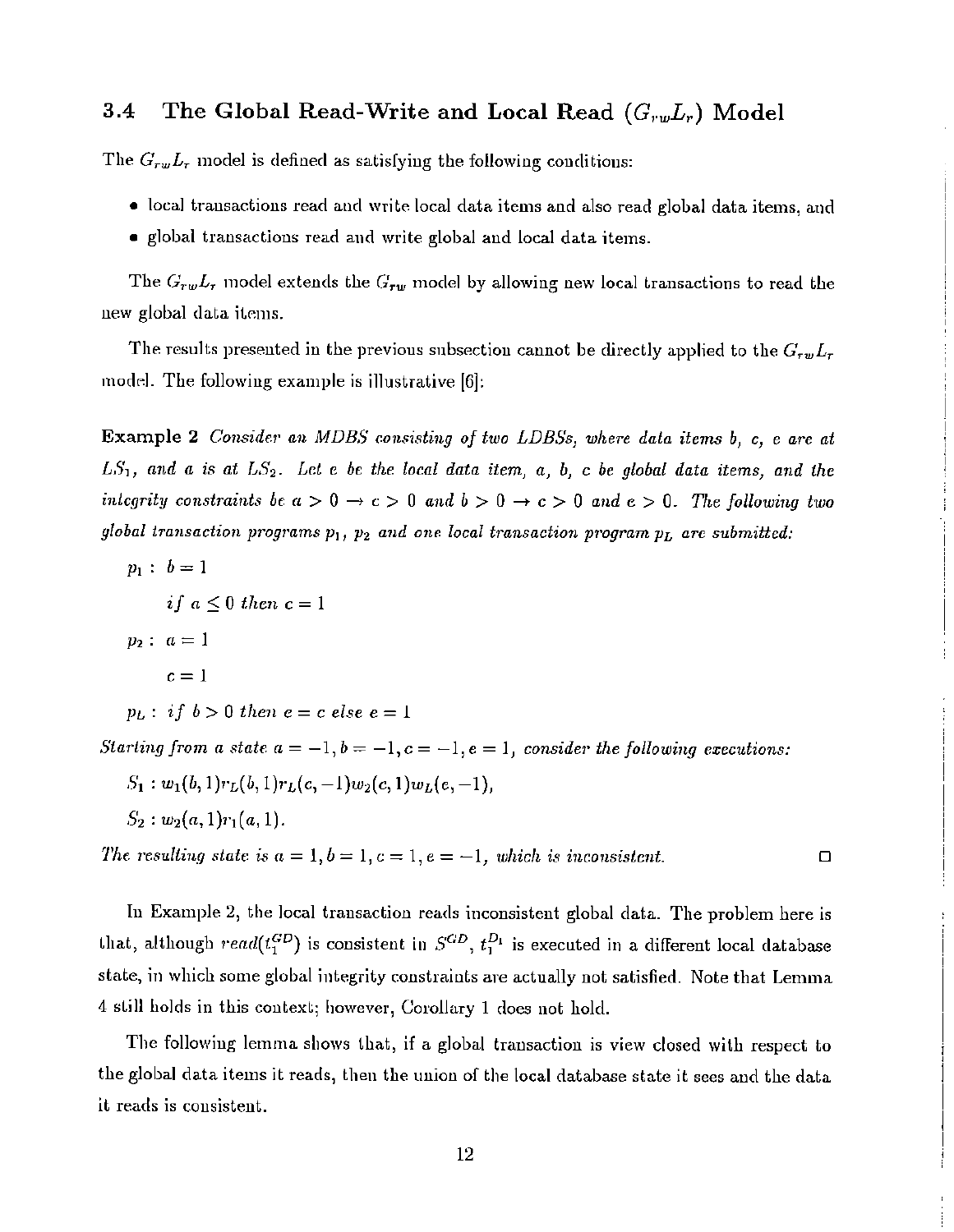Lemma 5 Let *S* be a 2LSR schedule in the  $G_{rw}L_r$  model with no integrity constraints  $p$ resent *between local* and global data *items.* Let  $\{DS_1\}S\{DS_2\}$  and  $DS_1$  *be consistent. If all global tmnsaction in S are local view consistent and view closed with respect to global data items lhey read and) for any global transaction ti, state(ti, Dk , S, DS1 ) is consistent, then*  $state(t_i, D_k, S, DS_1) \cup read(t_i)$  *is consistent.* 

**Proof** (sketch): Since only the set  $G$  of global transactions write on global data items,  $\tau_w(GD, S) \subseteq G$ . Since  $S^{\mathcal{G}}$  is serializable,  $(S^{\mathcal{G}})^{GD}$  is serializable. By Lemmas 3 and 4,  $state(t_i, GD, S, DS_1)$  and  $read(t_i)$  are consistent. Suppose now that  $state(t_i, D_k, S, DS_1) \cup$ *read(t<sub>i</sub>*) is not consistent. There must then be an integrity constraint *c* between  $D_k$  and  $GD$ which is not satisfied. Let  $D(c)$  denote the data items in c. We have  $D(c) \cap RG(t_i) \neq \emptyset$ . Since  $t_i$  is view closed with respect to global data items,  $D(c) \subseteq RG(t_i)$ . Thus, read( $t_i$ ) is not consistent, which is contradictory to the previous result. Hence,  $state(t_i, D_k, S, DS_1) \cup$  $read(t_i)$  is consistent.  $\square$ 

Lemma 6 Let *S* be a 2LSR schedule in the  $G_{rw}L_r$  model with no integrity constraints present *between local* and *global data items.* Let  $S^{D_k}$  *is serializable with serialization order*  $t_1, ..., t_n$ . Let  $\{DS_1\}S\{DS_2\}$  and  $DS_1$  be consistent. If all global transactions in S are local view con*sistent* and *view closed with respect to global data items they read, then state*( $t_i$ ,  $D_k$ ,  $S$ ,  $DS_1$ ) *is consistent for all*  $t_i$ ,  $i = 1, ..., n$ .

Proof (sketch): The proof proceeds by induction on the number n of transactions.

**Basis:**  $(n = 1)$  Clearly,  $state(t_1, D_k, S, DS_1) = DS_1^{D_k}$ , which is consistent.

Induction: Suppose  $state(t_i, D_k, S, DS_1)$  is consistent. We need to show that  $state(t_{i+1}, D_k, S, DS_1)$ is consistent. If  $t_i$  is a local transaction, then  $read(t_i) \subseteq state(t_i, D_k, S, DS_1)$ . Thus, by Lemma 2,  $state(t_{l+1}, D_k, S, DS_1)$  is consistent. Now we consider  $t_l$  to be a global subtransaction. Following Lemma 5,  $state(t_i, D_k, S, DS_1) \cup read(t_i)$  is consistent. Again, by Lemma 2,  $state(t_{l+1}, D_k, S, DS_1)$  is consistent.

The following theorem based upon Lemmas 5 and 6 illustrates the conditions under which 2LSR schedules preserve database consistency in the  $G_{rw}L_r$  model.

Theorem 2 Let *S* be a 2LSR schedule in the  $G_{rw}L_r$  model with no integrity constraints *prese.nt betwccn local and global data items. If all global tmnsactions in S are both local and global view closed] then local view consistency implies that S is correct.*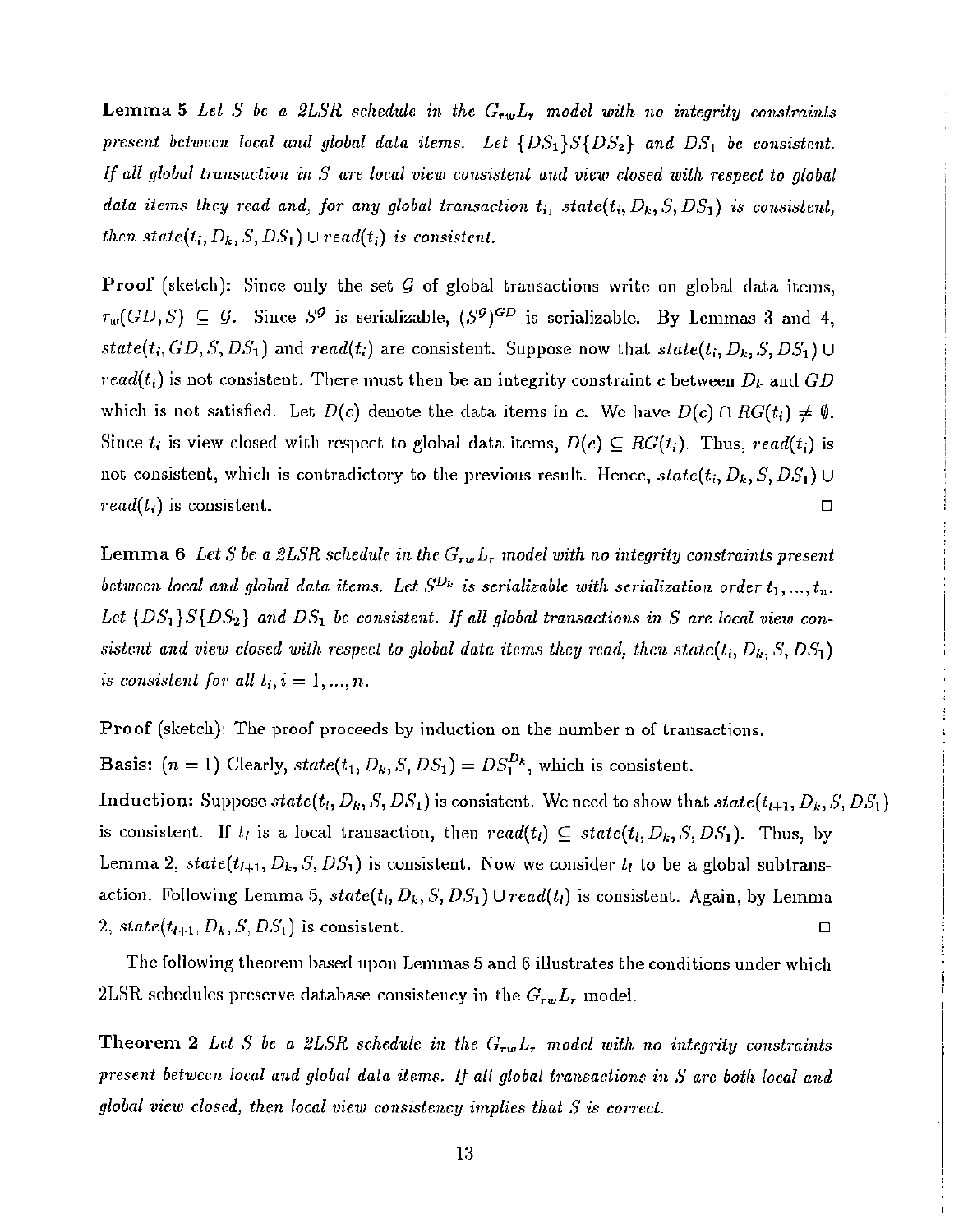**Proof** (sketch): Let  $DS_1$  be a consistent multidatabase state and  $\{DS_1\}S\{DS_2\}$ . We need to show that all transactions in S read consistent data and that DS*<sup>2</sup>* is consistent. Siuce only the set G of global transactions write on global data items,  $\tau_w(GD, S) \subseteq G$ . Since  $S^{\mathcal{G}}$  is serializable,  $(S^{\mathcal{G}})^{GD}$  is serializable. By Lemma 4, all global transactions read consistent data. Following Lemma6, all local transactions also read consistent data. Thus, for all transaction  $t_i$  in S, read(t<sub>i</sub>) is consistent. Now, let  $S^{D_k}$  be serializable with serialization order  $t_1, ..., t_n$ . Since, from Lemma 6,  $state(t_n, D_k, S, DS)$  is consistent,  $state(t_n, LD_k, S, DS)$  is then consistent. Hence, there exists a consistent database state  $DS_3$  such that  $DS_3^{LD_k} = state(t_n, LD_k, S, DS)$ and  $DS_3^{RS(n)} = read(t_n)$ . Thus,  $t_n$  can be executed in  $DS_3$ . Let  $\{DS_3\}t_n\{DS_4\}$ . Since  $DS_3^{LD_k} \cup read(t_n)$  is consistent, by Lemma 2,  $DS_4^{LD_k}$  is consistent. Since  $DS_2^{LD_k} = DS_4^{LD_k}$ ,  $DS_2^{LD_k}$  is consistent. Hence, for all  $i, i = 1, ..., m, DS_2^{LD_i}$  is consistent. Similarly,  $DS_2^{GD}$  is consistent. By Lemma 1,  $DS_2$  is consistent. Hence, S is correct.  $\Box$ 

In Example 2, no integrity constraints are defined between local and global data items. However, since  $r_1(a)$  in global transaction  $l_1$  in the given global schedule is not global view closed, Theorem 2 cannot be applied. Suppose that now we require the view of  $t_1$  to be closed as  $r_1(a)r_1(c)r_1(b)$  and  $t_1$  to be serialized after  $t_2$  in S<sub>G</sub>. In this example,  $t_1$  and  $t_2$  do not read and write local data, and each global transaction would therefore transfer global data items from one consistent state to another. Hence, the local transaction  $L$  reads consistent global data aud results in a consistent local database state.

### 4 Relationship to Other Research

In the previous section we advanced certain prerequisites to the correctness of 2LSR global schedules. In particular, we have shown that  $2LSR$  global schedules are correct in the  $G_{rw}$ model if global transactions possess a consistent local view. We have also shown that 2LSR global schedules are correct in the  $G_{rw}L_r$  model if global transactions possess a consistent local view and a closed global view. In both cases, no additional restrictions other than serializability need be imposed on LDBSs. In this section, these conditions will be compared with those advanced in the literature.

The correctness of 2LSR global schedules in the  $G_{rw}$  model has been examined in [6]. To avoid inconsistencies, both local and global transaction programs are required to be fixedstructured. A transaction program is *fixed-structured* if its execution from every database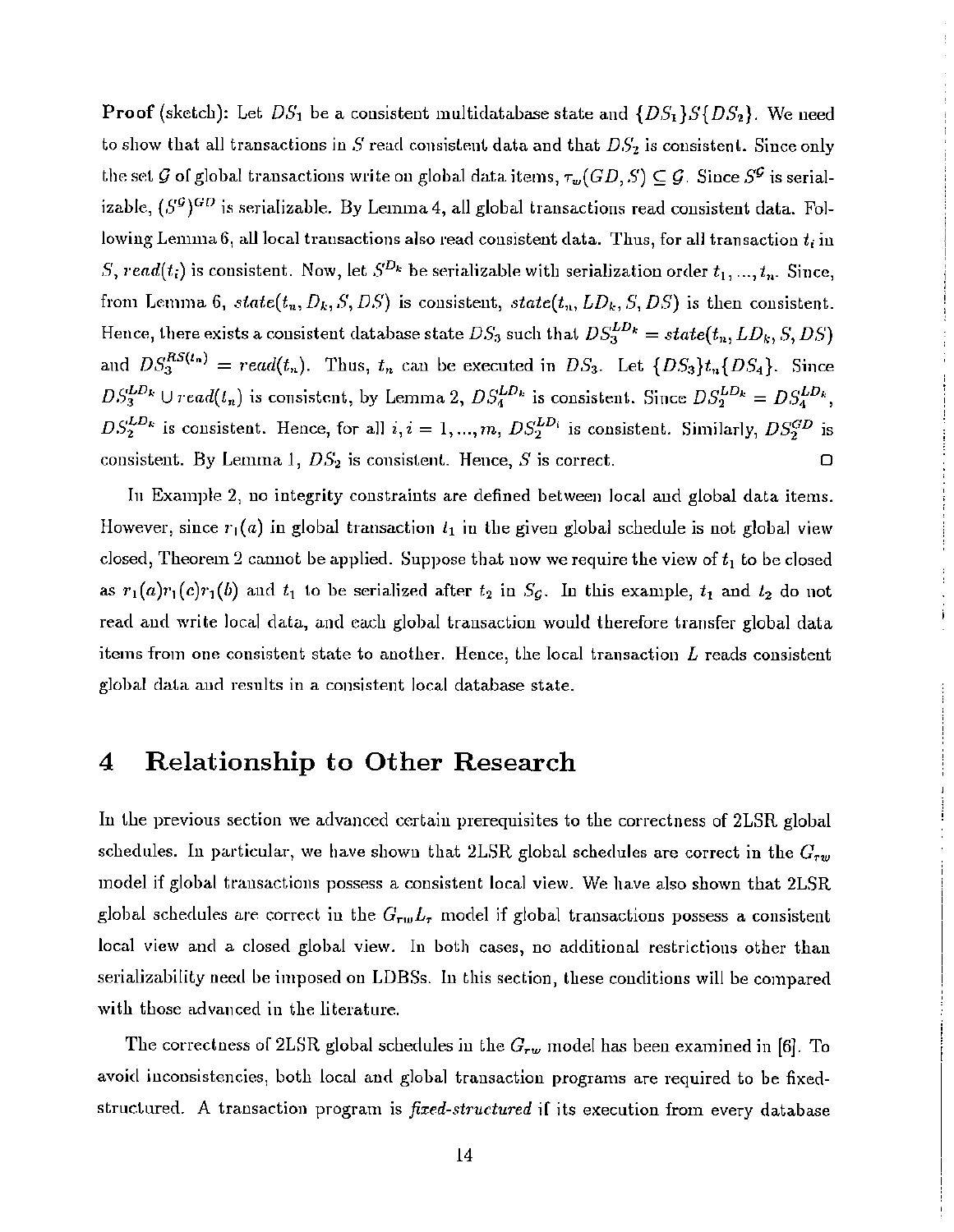state results in transactions with a common structure. The correctness of 2LSR global schedules in the *GrwLr* model has also been examined in [6]. To avoid inconsistencies, global transaction programs must possess no value dependencies among their global subtransactions. A global subtransaction  $t_j$  is *value dependent* on a set of global subtransactions  $t_1, ..., t_{j-1}$  if the execution of one or more operations in  $t_j$  is determined by the values read by  $t_1, ..., t_{j-1}$ .

It is illuminating to compare the range of acceptable schedules generated by the present work with those encompassed by the above method. Let ST\_2LSR denote the set of 2LSR global schedules in which all transactions are fixed-structured; ND\_2LSR denote the set of 2LSR global schedules with no value dependencies permitted in global transactionsj  $LV\_2LSR$  denote the set of  $2LSR$  global schedules in which the local views of global transactions are consistent; and LG\_2LSR denote the set of 2LSR global schedules in which the local views of global transactions are consistent and the global view of global transactions are closed.

Within the  $G_{rw}$  model, since ST<sub>-2</sub>LSR global schedules are correct, the fact that both local and global transactions are fixed-structured implies that their retrievals from local sites will be consistent. However, the possession of consistent local views by global transactions does not imply that both local and global transactions are fixed-structured. Thus, LV\_2LSR is a superset of ST<sub>-2</sub>LSR. Within the  $G_{rw}L_r$  model, the fact that a global transaction has no value dependencies does not imply that its retrieval of global data items is closed; nor does the converse hold true. Thus, there is no inclusive relationship between ND\_2LSR and LG\_2LSR.

We now compare further the above conditions in terms of their applicability in the multidatabase environment. As pointed out in  $[6]$  it may be impractical to assume the presence of fixed structured programs, since local transaction programs are pre-existing and may not satisfy these restrictions. Similarly, the prohibition of value dependencies is excessively restrictive, as many applications involve data transfer among different local database sites, resulting in value dependencies among the subtransactions of a global transaction. In contrast, our approach is more practical, since it affects only global transactions and the testing of local view consistency as well as the specifications of global view closures in global transactions can be easily implemented.

[9] presented additional findings relevant to the present research. That work presented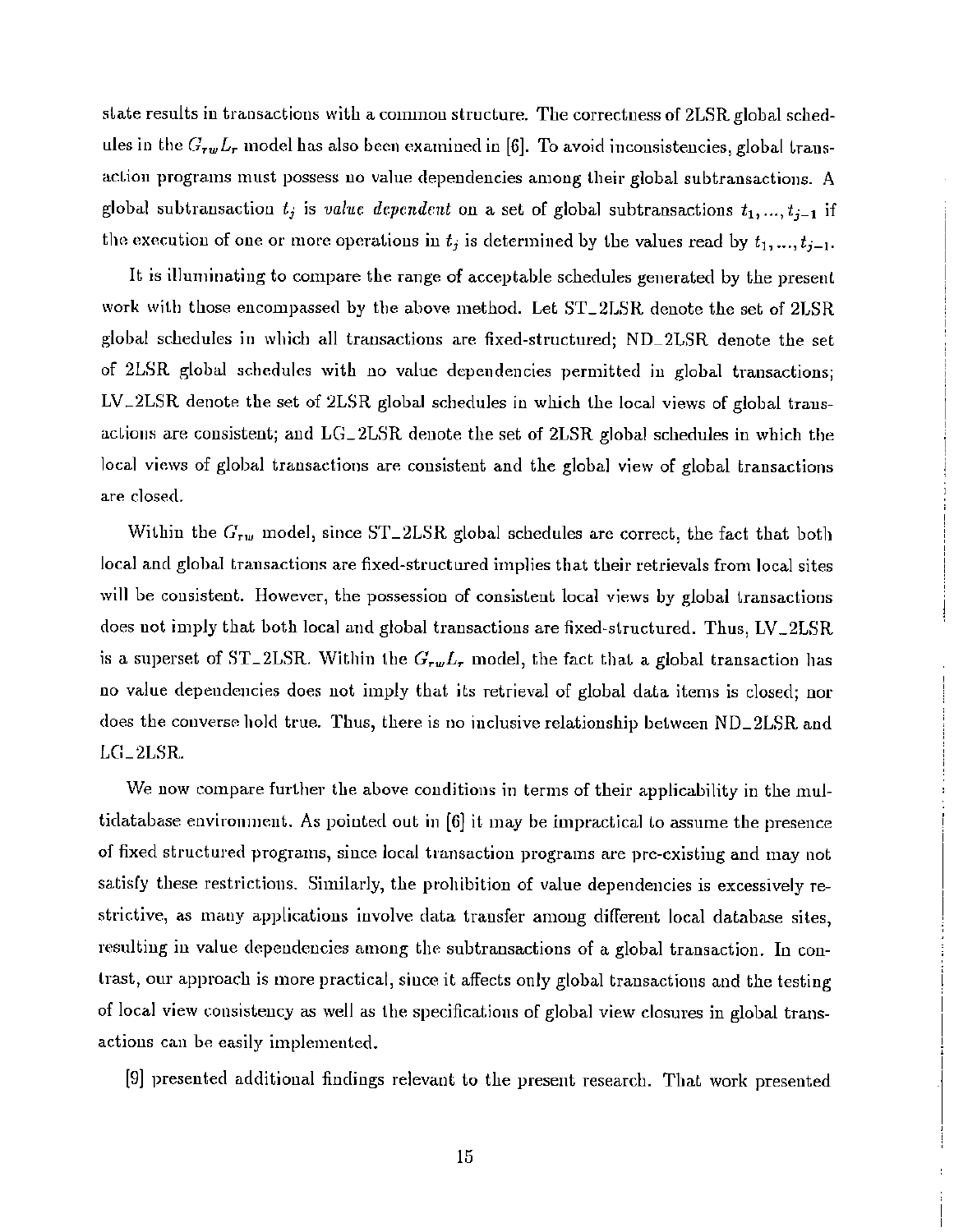a non-serializable criterion, termed *prcdicatcwise serializability* (PWSR), to be applied in a database environment in which the integrity constraints can be grouped into  $C_1 \wedge \ldots \wedge C_l$ , where  $C_i$  is defined over a set of data items  $d_i \subseteq D$  and  $d_i \cap d_j = \emptyset$ ,  $i \neq j$ . A schedule is said to be PWSR if, for all i,  $i = 1, ..., l$ ,  $S^{d_i}$  is serializable. That research demonstrated that a PWSR schedule *S* is correct, either if all transaction programs have a fixed-structure or if *S* is a delayed read schedule. A schedule *S* is *delayed read* if each transaction  $T_i$  in *S* cannot read a data item written by transaction  $T_j$  until the completion of all  $T_j$ 's operations. This theory may be applied to an MDBS environment in which all local schedules are serializable (termed *local scrializability)* and either both local and global transactions are fixed-structures or all local schedules are delayed read. Clearly, the present work has advantages over the application of PWSR in the MDBS environment, since PWSR is applicable only if local transactions have a fixed structure or local schedules are delayed-read.

## 5 Conclusions

In this paper, we have proposed a new view-based approach to ensuring the correctness of non-serializable schedules. This approach rests upon the concepts of the view consistency and view closure of transactions, through which data items read by transactions are related to the integrity constraints that are defined on these data items. The benefits from this approach become clear through its application to the formulation of correct non-serializable global schedules in multidatabase systems.

Global serializability has been recognized as excessively restrictive for the MDBS environment, encouraging the development of more relaxed correctness criteria. Drawing upon view consistency and view closures, we have proposed a new criterion, called view-based two level serializability. View-based two-level serializable schedules were shown to preserve multidatabase consistency. Furthermore, this criterion respects local autonomy, since no restrictions other than serializability need be imposed on local schedules. Finally, as the concepts of view consistency and view closure rest solely upon the structural properties of the integrity constraints rather than their semantics, such restrictions can be enforced systematically.

In summary, the main contributions of this paper are as follows: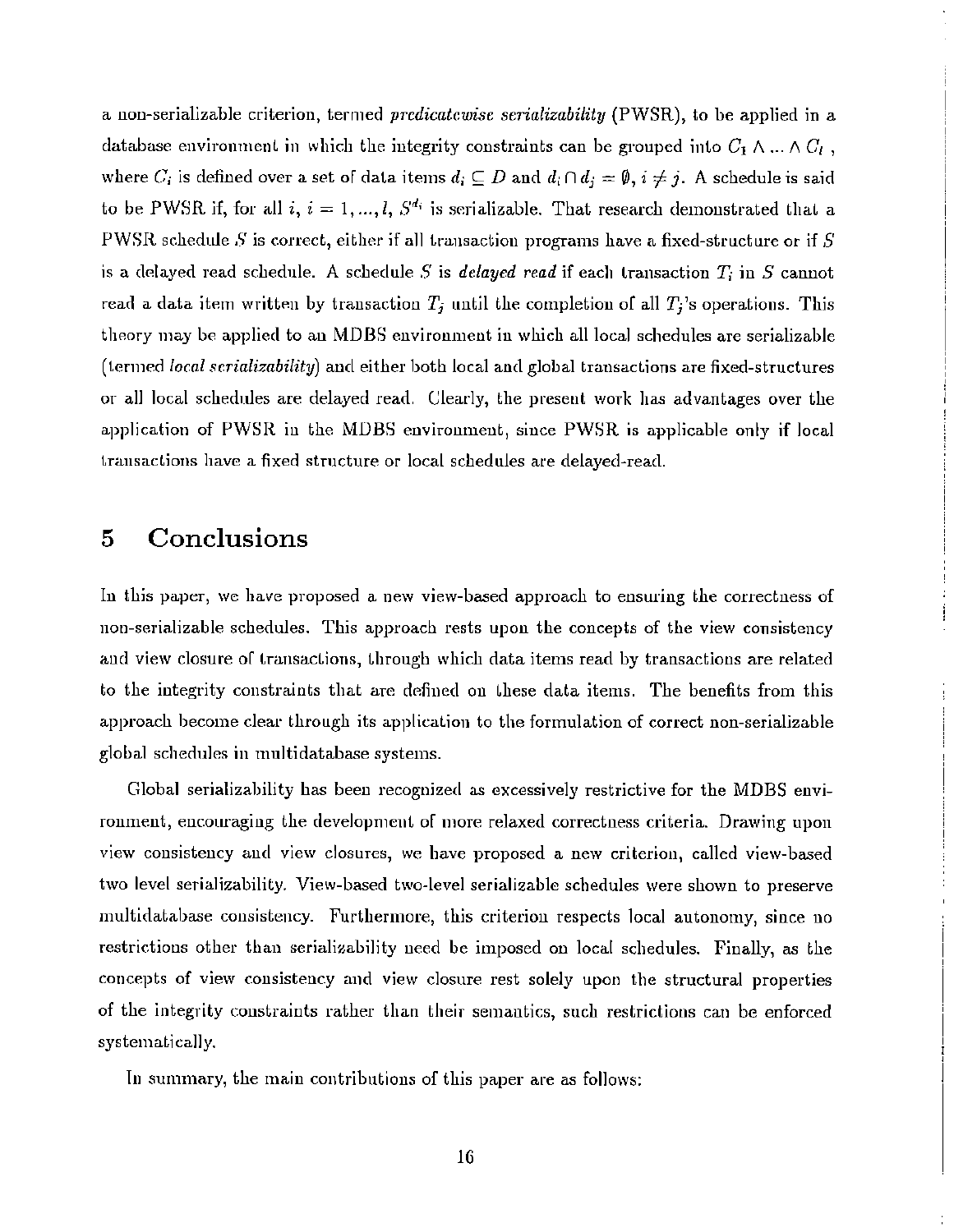- The introduction of the concept of view consistency and view closure of transactions. We believe that the relation of transaction views to integrity constraints provides an innovative approach to maintaining database consistency.
- The development of a new correctness criterion for multidatabase systems. The new criterion, termed view-based two-level serializability, uses the concept of view consistency and view dosure, to specify conditions that permit 2LSR global schedules to ensure multidatabase consistency.

In future studies, Lhis view-based approach will be applied to other MDBS models. Future research will also explore efficient mechanisms for calculating view closures.

## Acknowledgements

We would like to acknowledge Rachel Ramadhyani for her inputs toward the presentation of this paper.

## References

- [1] P. Bernstein, V. Hadzilacos, and N. Goodman. *Concurrency Control and Recovery in Databases Systems.* Addison-Wesley Publishing Co., 1987.
- [2J Y. Breitbart and A. Silberschatz. Multidatabase Update Issues. In *Proceedings of the ACM SIGMOn Conference on Management of Data,* pages 135-142, June 1988.
- [3] W. Du and A. Elmagannid. Quasi Serializability; a Correctness Criterion for Global Concurrency Control in InterBase. **Tn** *Proceedings of the 15th Tnlcrnational Confc1'ence on Very Large Data Bases,* pages 347–355, Amsterdam, The Netherlands, Aug. 1989.
- [4] D. Georgakopoulos, M. Rusinkiewicz, and A. Sheth. On Serializabilityof Multidatabase Transactions Through Forced Local Conflicts. In *Proceedings of the 7th Intl. Conf. on Data Engineering,* pages 314-323, Kobe, Japan, Apr. 1991.